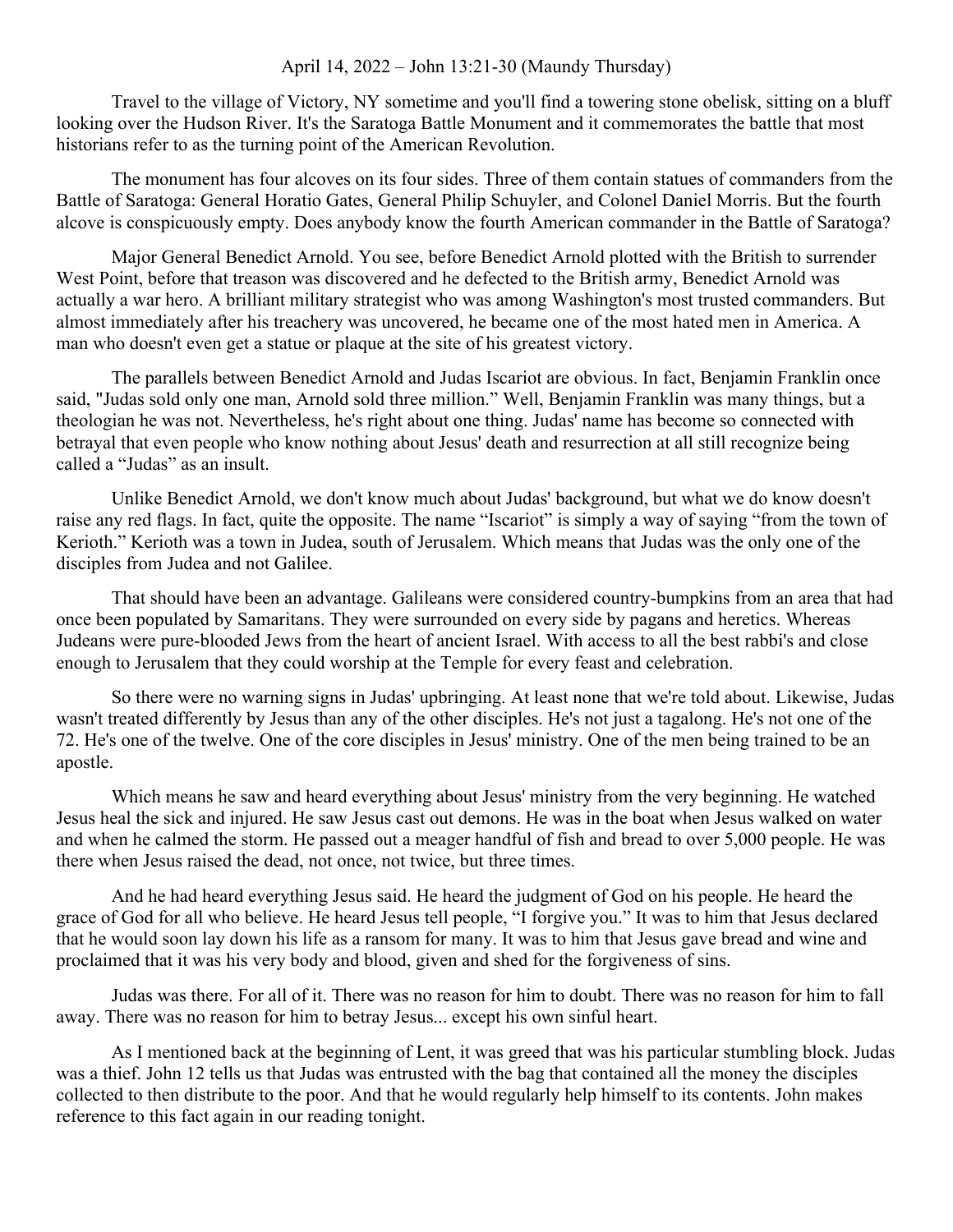So it's really no surprise that when the chief priests and pharisees put a sizable bounty on Jesus' head, Judas would jump at the opportunity to make himself some money. And it was not a small sum of money. We don't know the exact coins used, and converting ancient currencies is always tricky, but the best estimates put 30 silver coins in the neighborhood of \$15,000.

So, simply put, Judas was blinded by greed. When he looked at Jesus all he saw were dollar signs. All he saw throughout Jesus' ministry was an opportunity to steal from a bunch of gullible, Galilean fishermen. All he saw in Jesus' betrayal was enough money to buy an entire farm outside of Jerusalem. To be one of those landowners that Jesus always used as a symbol for God in his parables.

He didn't see the power of God in Jesus' miracles. He didn't see the grace of God in Jesus' sermons. He didn't see the providence of God in Jesus' compassion. All he saw was his greed.

And it's easy to condemn Judas for that greed and betrayal. To a certain degree, it's right to condemn him for that greed and betrayal. Jesus himself says it would have been better for Judas that he not be born. That's pretty harsh.

But we also need to be careful. The air can get pretty thin on the moral high-ground. Notice what Jesus says when he prophecies his betrayal. Or what he doesn't say. He doesn't tell them who it is. Judas, of course, knows what he's done and plays along. But the other disciples have no idea.

And they begin to panic. To whisper to each other. To question their own devotion. Until finally Peter leans over to John, sitting next to Jesus, and begs him, "Please ask him who it is! Is it me? Am I going to betray him? I can't stand not knowing!"

Jesus says that one of them will betray him. And, in that moment, every single disciple realizes that he could be the betrayer. That they are all capable of that kind of sin. And that every one of them could be tempted to betray their Lord, just like Judas did.

Judas was a sinner. But so were each of those disciples. And so are each one of us. And we are lying to ourselves if we claim that there isn't some temptation that could manipulate us into the same level of betrayal. Whether it's greed like Judas. Or lust. Or pride. Or hatred. Or just plain fear. We are not so strong as we think we are.

So if Judas was no different than any of us, does that mean Judas was saved in the end? No. No, Judas does have one difference with us. When Judas finally came to his senses. When he realized what he had done. How he had just condemned his rabbi and Lord to death for money. Judas goes and he hangs himself.

He doesn't think back to all those sermons of Jesus, declaring God's grace to sinners. He doesn't remember all those prostitutes and tax collectors and Samaritans whom Jesus welcomed into the kingdom of God. Had he even gone to Jesus' crucifixion, he would have heard a thief just like him confess his sins and receive the promise of paradise.

But no. Judas abandoned all hope of God's grace. He thought that he was beyond redemption. And he killed himself in despair. Without hope and, most of all, without faith. And for that, Jesus calls him in John 17 the "son of destruction". The only one of Jesus' disciple whom he lost completely.

And so that is the difference between Judas and us. We're no different in our sinfulness. We're no different in our betrayal. We're just different in how we see Jesus.

Judas saw someone who couldn't possibly forgive him for what he had done. But we see the Son of God, sent to lay down his life as a ransom for me. We see the Savior, who always forgives. No matter the sin. No matter the betrayal. From whose love nothing can separate us.

And we get to be reminded of that on a regular basis. We get to be reminded of that this very night: "*On the night when Jesus was betrayed, he took bread..."*